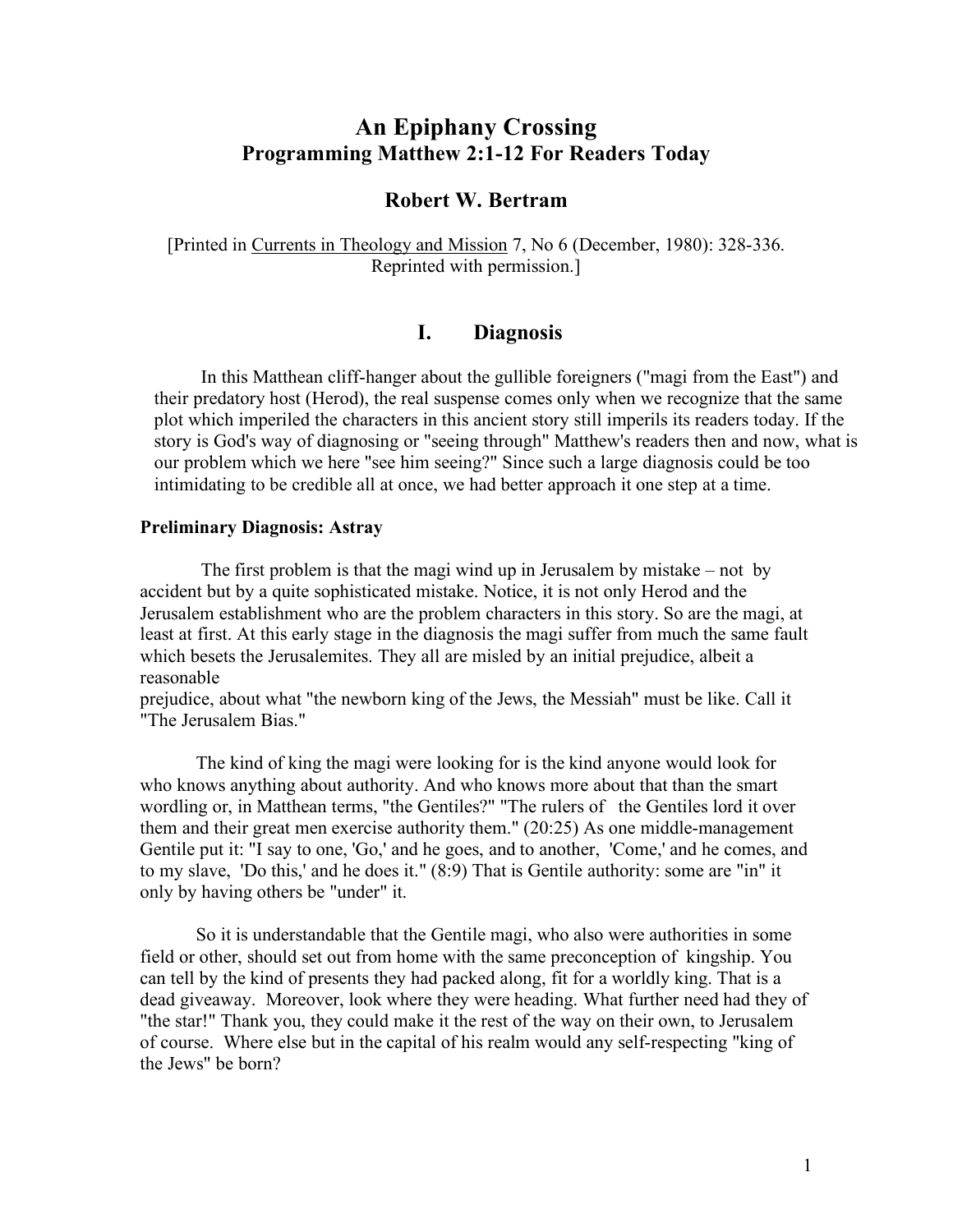But then how were the poor magi to know that Jewish kings are supposed to be categorically different, especially when Herod himself, the sitting king could not disabuse them? He likewise assumed that any future king of his people, indeed any "Messiah" (v.4), would have to be a contender for Herod's own Gentile brand of supremacy. For isn't it always so: whether Jew or Gentile, someone always has to do the subjecting and therefore, some others the submitting? Herod's own subjects agreed with that--and all Jerusalem with him.'' (v. 3) Oh, eventually they might oppose the king-- for his "soft raiment" and "kings houses" (11:8), his philandering and political executions - and the king in turn might "fear the people" (14:5) lest they should gain the upper hand. But what if they did? In that case it would be they, "the people," who now would be *in* control and someone else would still be *under* control. Either way, in Jewish Jerusalem the magi would find their Goy (Gentile) prejudice about authority roundly endorsed.

The Jerusalem clergy were no exception -- "all the chief priests and scribes of the people." (v.4) They were authorities of the Jewish Scripture, a clout which they had over layman Herod. Scripture, too, was perceived by them just as it was by Herod: an authority to be submitted to merely because of its superiority, meaning its superior rightness. No wonder that, when this Scripture contradicted their Goy *Vorverstaendnis* about the nature of rulership, they were constitutionally unable to take the hint, right while they quoted the passage word for word. They could read the directions to misguided strangers but could not take the directions themselves. There must be some psychiatric term for that pathological loss of direction, something like "The Goy Vertigo." Child in Bethlehem.

Is it all that different in your religious establishment? Or mine? Test question: where would we go to find who is in charge of it? To what address? And why there? Is it because we assume that that is where the church's real authorities are: the church bureaucrats, the professors who cite Scripture, "the people" who topple the bureaucrats and the professors? How Goy! "All these things do the Gentiles seek" (6:32) and they dead-end in Jerusalem by mistake, with all those exotic trinkets on their hands.

#### **Advanced Diagnosis: Exclusive**

The worse problem – worse than this Gentile authority confusion which like a Bermuda Triangle disorients ourselves—is the way in which this confused authority has to fear others, and has to purge them as rivals. I say "has to," for Herod's problem (he carries the story's "problem" role alone from here on) is not only a problem of his own making but is compounded more and more by factors beyond his own control, to which he then must react in character. He is now the problem's pawn as well as its perpetrator, not only just its subject but increasingly its object. Given his false orientation to authority, one party after another appears to him as a threat whom he must then eliminate. Diagnostically, Herod continues as a present option for us all.

The most immediate threat is the Child in Bethlehem. See how the news about him leaves Herod "startled" (v. 5), so much so that Herod has to have him killed. (He succeeds posthumously.) The tragic irony is that Herod had to expunge the Child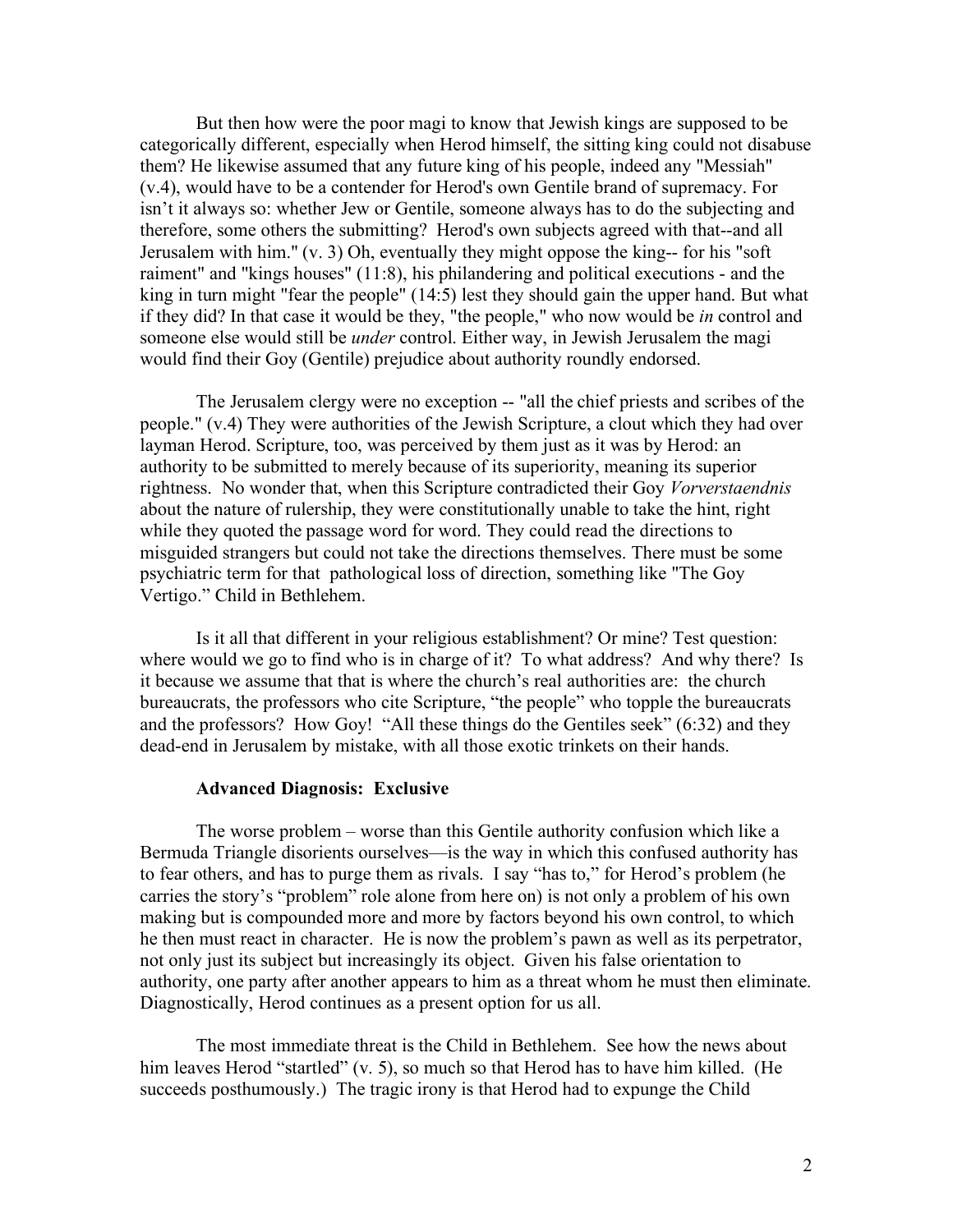physically because he had already expunged him theologically, having replaced him with a fantasy, an imaginary rival for the Herodian throne. *That* "newborn king of the Jews" on whom Herod now put a contract existed nowhere except in Herod's one-track delusions about authority.

Up against that authoritarian fixation, this contrasting Davidic Child-King from a burg like Bethlehem was simply inconceivable, also for Herod's theological experts. Years later their successors still could not imagine why David the king had ever deferred to his own off-spring as "Lord": how on earth could the child be both? Ever since, this childlike Christ has been unnerving us theologians into re-casting him as some Goy authority, legalistic or antinomian, thus disposing of him.

But it isn't only this Jewish Child, Herod's own best hope, and it isn't only Herod's Jewish roots in the history of Davidic promise from which Herod has to cut himself off, presumably to protect himself and Judaism. No, he must exclude other Jews as well, including those very legitimators of his, the scribes and priests, who cannot be trusted with his scheme: they might turn it against him. (v 7) Next, he reaches "into Bethlehem and the region all around," where Matthew reports him to have "massacred all the boys of two years of age and under." (v. 16) To argue about the historicity of that claim would at this point evade the issue. For isn't there historicity enough in all those later "Herods," especially Christian ones, who still destroy their fellow-Jews under the same Herodian pretext "that I too may come and pay [Jesus Christ] homage?" (v. 8)

It isn't only Jews, however, whom Herod schemes against but Gentiles too, maybe Gentiles most of all. I mean these Gentile magi who arouse Herod's jealousy by acting as though a Jewish king could somehow be a welcome ruler for themselves, Goy outsiders, and at the same time be a "king of the Jews" – a wild combination which no doubt had often fired Herod's own ambition albeit without real hope of lasting success. Such an unrealistic extension of Jewish kingship would already be enough to rule out the Bethlehem child as an impostor. At any rate, whether or not Herod thought that way, many later did who resented Jesus for fraternizing with "tax-collectors and sinners." Some of my fellow-Jews, I think, are most offended not so much by Jesus himself as by the objectionable Gentile company he keeps, those sinful and unwelcome gate-crashers whom he brought home with him and who because of his unilateral invitation claim equal rights within the Jewish family. To which exclusivistic prejudice the Matthean gospel seems to say, How Goy! Herod, for his part, found no better use for his Gentile guests than to exploit them as means for getting at the Child. And they naively went along, "obeying the king." (v. 9)

Herod's kind of Goy authority would have persecuted Jews and Gentiles whether or not the Child had appeared. That kind of authority always does, whether in its civil or ecclesiastical guise. It has to remove competitors, real or imaginary, precisely to stay in power as that kind of overling-underling authority. What the coming of the Child did was to provoke that holocaustic drive into the open and expose it, a kind of pre-Apocalypse anticipating The Day when this Child would return as Son of man to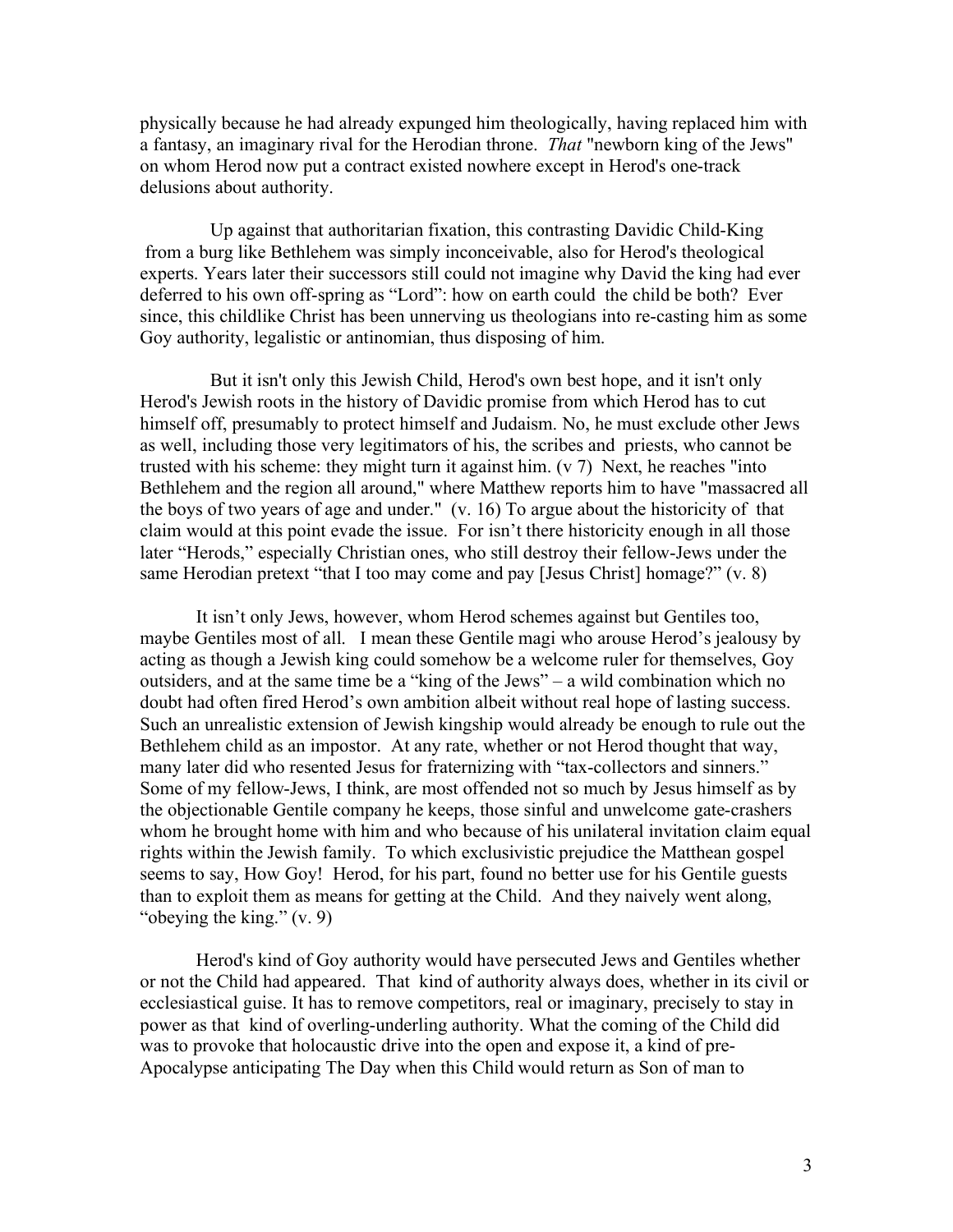complete the exposure. Meanwhile, the Child's authority has already been extended to everyone, to all nationalities and ethnic communities. (28:18,19) Therefore, authoritarian oppression against absolutely everyone, the hungry and thirsty and strangers and naked and prisoners, is oppression against Christ himself. (25:41-45) Which leaves little doubt as to who it is whom Herod's sort of Goy authority, legalist or antinomian, must ultimately exclude: not only the Child or his peoples but the Father.

#### **Final Diagnosis: Excluded**

The worst of the problem – worse than the misguided system of Goy authority, worse even than its paranoid exclusivism—is that it gets its way. And it does so with massive cosmic, even divine cooperation. Herod the excluder is himself excluded. He pulls the door shut, but there is also someone on the other side pushing, and locking. Herod saw to it that no one would be marching up from Bethlehem. No one did, not even the magi he had counted on. If what he had wanted was to be left alone, then how alone he is left is more than ever he could have wanted.

Herod's conspiracy, already with the help of the unsuspecting magi, seemed to be moving right on schedule directly to Bethlehem, with even the star reappearing to provide extra logistical support. But then one thing led to another. Once in Bethlehem the magi, who on their own were really not all that clever, just happened to have this dream: "Take" the Jerusalem bypass." So it turns out that Someone else had been riding coattail on Herod's scheme. It wasn't only Herod who had wanted the magi in Bethlehem, and who got them there thanks to Herod's cunning. Herod the Goy-user was himself being used, so was his Goy authority, against himself. What had begun as a perfectly workable plan to rid himself of the Child gets out of hand and becomes instead a way for the Child to be rid of Herod, permanently.

In face of this uproariously funny Jewish-Christian wisdom story, our own problem seems to be how to keep from laughing – something I suspect the magi could not manage either, all the way home. I recall with amusement G. B. Shaw's Blanco Postnet, who concludes that there are always two games being played, the game we play together and the game being played on us. But then, on second thought, I recall that Herod, in being beat out at his own game and with his cooperation, is hardly an exception. Over and over throughout this Matthean gospel Jesus repeats the selfsame warning to his own followers. There may still be cause for a last laugh, except that now the question has shifted: how to keep from being the Herods on whom the laugh is?

## **II. Prognosis**

If that much was diagnosis, God seeing through us, then at least as surely is this a story of his seeing us through, prognosis. But that also is too much to believe all at once. Gradual is more credible.

#### **Preliminary Prognosis: Shepherded**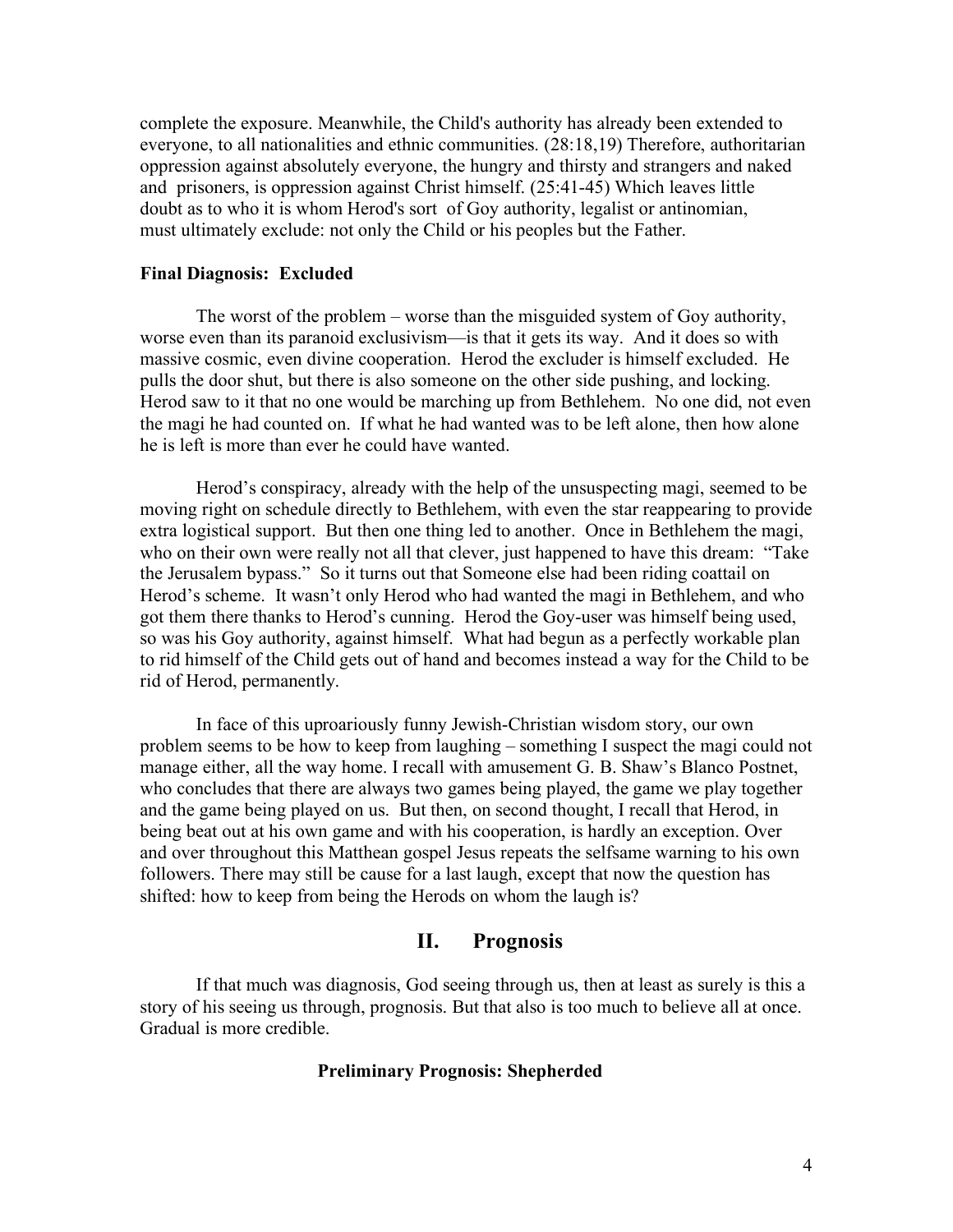The first factor in the Christian solution, though not all there is to it, is always the christological factor. That comes first if only because it is the most obtrusive. Where else but in the Christian gospel do you begin by diagnosing one set of patients and then, when you come to their prognosis, suddenly change the subject to quite another Patient? The practice of "changing the subject" - not only from ourselves to God, which is hardly unique to Christians, but from ourselves to this no less human and harried Child - is basic to every Christian crossing. It happens also to be odd, hence hard to ignore. All the more reason to start there.

If Herod's preoccupation with Goy authority fated him to exclude others and ultimately to be excluded by the highest of all authorities, a fate from which the magi themselves were snatched only by outside intervention, by what authority can this "newborn king of the Jews" intervene in behalf of his friends? Answer: by Jewish authority. That Jesus should arise out of Judaism and be born in Judea (v. 1) and, after making symbolic "exodus" from Egypt and undergoing "exile" up north amidst "the nations" in Nazareth, should eventually return to Jerusalem, in that Jewish capital to have his authority finally confirmed, was no historical accident. On the contrary, that was all "necessary," altogether according to historic promise. Only a Jew could be (amending Bonhoeffer) a man for *all* others, God's authoritative Everyone.

Christologically, however, the acid question remains, Why just this Jew? And read "Jew" not only ethnically but theologically. What does God see in this Jew? Not just: what do *we* see in him? Or even: what do we see of God in him? But first: what does God see in Jesus – of himself and of us, together? In any honest christology "from below" Jesus dare not be exempt from that critical question any more than Herod or the scribes or the rest of us are. What is it, up against God, that qualifies Jesus for an authority unlike all Goy authority and superior to it? *Coram Deo* as well as *coram hominibus*! Before God as well as before human beings!

Let us not piously spare Jesus that tough question, as other christological fashions have done, by asking merely what difference Jesus makes to us, his human friends. No, what difference does he make to God, that his friends should thereby qualify as God's friends? Otherwise, with only his effect upon us to consider, we conveniently relieve him of that ultimate accountability which all humans have to face and, instead, we predefine him one-sidedly as *God* facing *us* – to be sure, God in human form. Once the question is so hedged, Jesus evaporates into God's "revelation" to us, or God's incarnationalsacramental "drawing near" to us, a kind of divine-human tubular extension of deity into the world. Then his earthy Jewish biography functions chiefly as a front for God, God's pantomime or mating dance vis-a- vis us. But that depreciates how this mundane Jew, a person in his own right, was himself vis-a-vis the heavenly Father (and still is), not just one with the Father but also "distinct" from him, whose fatherly confirmation Jesus quite historically had to win.

It is game of Moltmann to reintroduce the big christological question (would that he made more of it), "What docs Jesus' death on the cross mean for God?" Bolder yet is the version of that question which seems to inform the Matthean gospel: what *difference*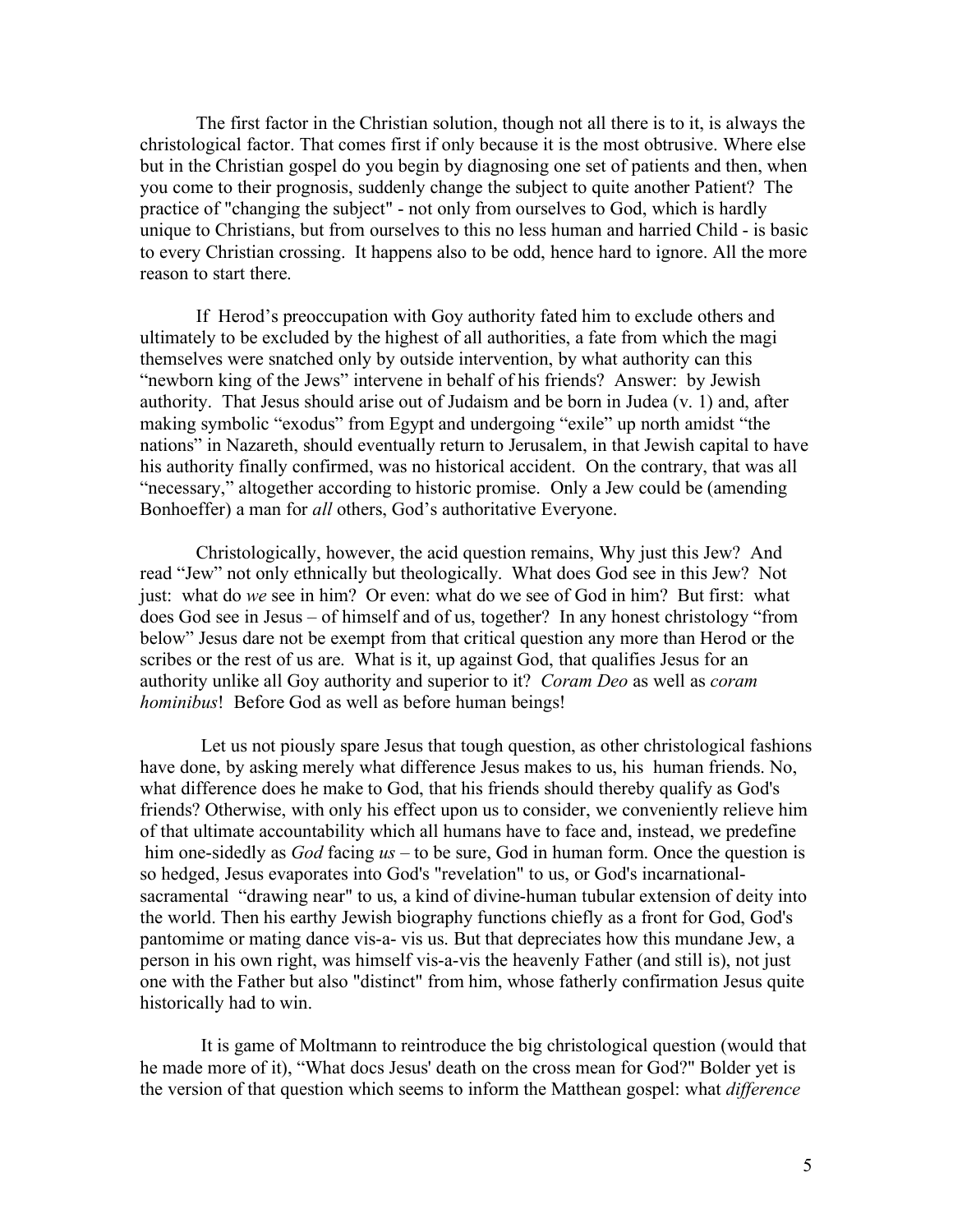did Jesus make to God, that this one Jew at last enabled God to be the different God he had so long promised to be – "to all nations?" What difference did Jesus make to God, that he, of all "the sons of Abraham" and "sons of David" at last was that one son of theirs who was as well the universal "Son of God?" What difference did Jesus make to God, that his Jewish style as last allowed God to duplicate the impossible "reign of heaven" in a mundane equivalent, "upon the earth" – and to put this very Jew in charge of it all as junior king? Granted that it is Jesus' resurrection which confirms historically that he makes some difference to God. But what difference does that confirm, other than that God finds Jesus himself unsinkable? What is it historically about Jesus which endears also his friends to God?

The answer Matthew calls "the good news of the kingdom." (24:14; 4:23; 9:35) The thing about Jesus which made such a difference to God is that it was "the sinners" who made such a difference to Jesus. Anyone who meant so much to him as the sinners did, he was entitled to and was authorized to bring them home with him to his Father's party. That about Jesus is the long-awaited Jewishness which proved him to be his Father's Son: his Davidic, shepherdly compassion for the strays. "When he saw the crowds, he had compassion for them, because they were harassed and helpless, like sheep without a shepherd. " (9:36)

How hilarious, therefore, by hind-sight, that Jesus' royal birthplace should be obscure little Bethlehem, the ancestral town of Judaism's shepherd king, for which the old prophet had seemed almost apologetic: "And you, 0 Bethlehem in the land of Judah, are by no means least ..." (v. 6) To this offbeat town the straying, sheeplike magi had to be led gawking and uncomprehending by every trick in The Book, and by authorities in the Jerusalem travel bureau who could not comprehend their own directions. It was because this Jew-Child in sheeptown Bethlehem would be (as the chief priests' own travel directions' tried to tell them) the one who at last "would shepherd my people Israel" (v. 6) that the heavenly Father himself could finally end his search for candidates and announce, *This* is my beloved Son" (3:17) - the one by whom the sinners were so beloved. How kingly of Jesus, how congenitally like his Father who sired him singlehandedly. (1:18,20)

That is what cost the Child his life from the moment it began. But the price which he paid for so identifying with his friends the sinners, "his life as a ransom for many" (20:28), is the very basis of his new authority, not just the style of it. For his befriending the rejects, for treating them as his equals and thus upending the whole Goy authority system of topdog-underdog, "the chief priests and elders of the people'' demanded of him "by what authority" he did that. (21:23) Really, though they had never caught on, he had anticipated their question long before in the case of the paralytic boy. At that time their objection had been not to the boy's being healed and certainly not to his being cured of sin as a precondition of his medical cure. Only antinomians, with their own inverted brand of authoritarianism, would oppose that. No, what offended the scribes is that they mistook Jesus for an antinomian. The way Jesus claimed to get rid of the boy's sin was to forgive it. Understandably that pretension struck the authorities as cheap grace. If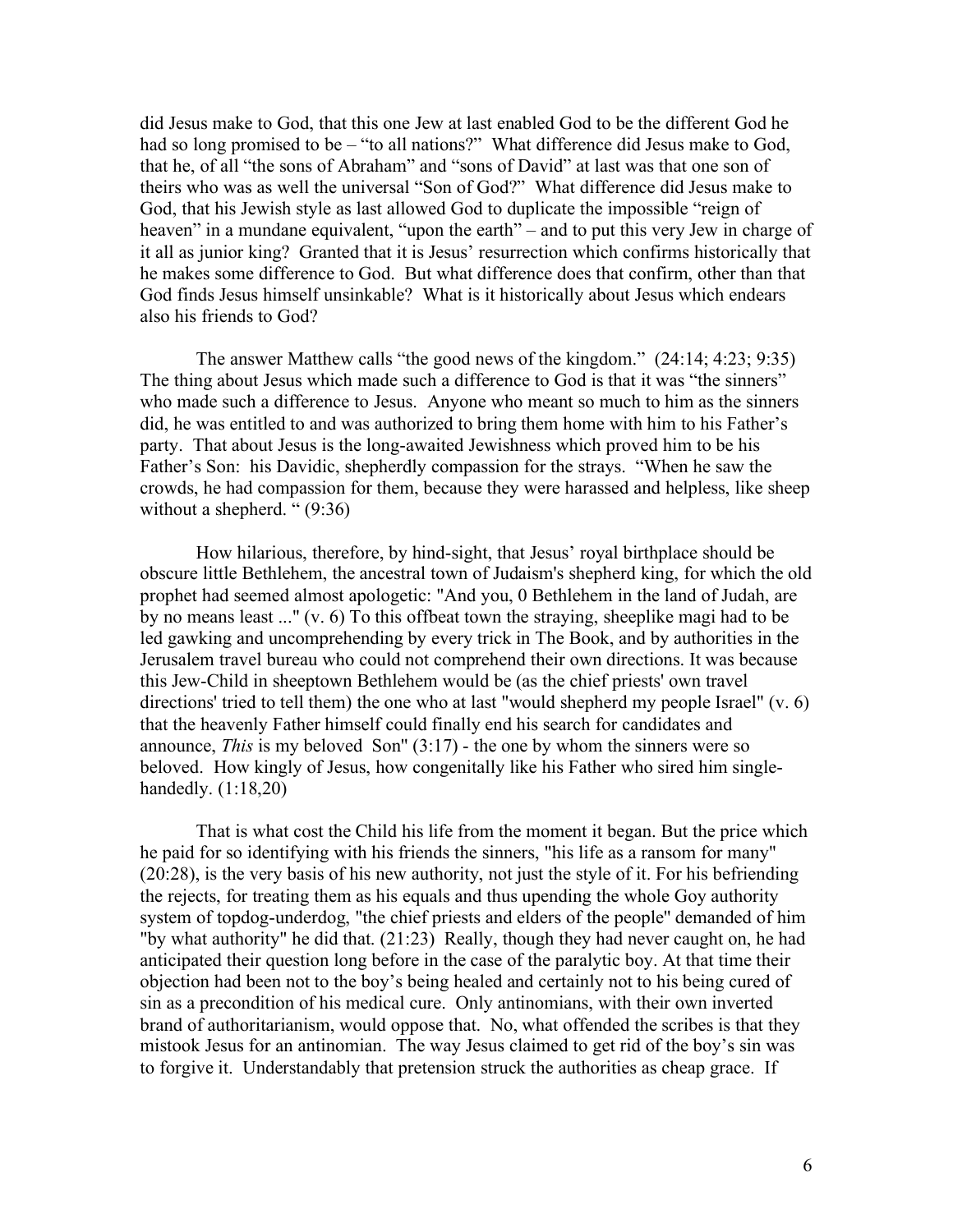heaven comes to earth to make sinners "righteous," surely it does so not merely by forgiving them out of hand. That, as Jesus seems to agree, would be too easy.

But what his critics missed was Jesus' devastating irony: so you think my absolving the boy is "easy." (9:5) Have you forgotten what gives the Son of man his unique authority: not some Goyish barking out a command that the sin should vanish but rather that, as the suffering Servant of the Lord, "he *took* our infirmities and *bore* our diseases" himself? (8:17) His forgiving sin is authorized by his own "blood of the covenant poured out for many." (26:28) So his being born in out-of-the-way Bethlehem, almost snubbed by the magi, hunted by Herod and misrepresented by Herod's theologians were not just attacks on the Child's authority. They were also the making of it.

#### **Advanced Prognosis: Involving**

At first the sinners' rescue had to be taken out of their hands by the Messiah's intervening for them, seeing that the Herodian dimensions of their problem were beyond their control, necessitating a "change of subject." But once this messianic Subject intervenes, his patients immediately become agents again and are immediately pressed back into the most responsible, exalting subjecthood. They believe. Or in Matthew's elaborate version of the magi, "they rejoiced exceedingly with great joy" (v.10) as though that response of theirs was an essential condition of the Child's successful kingship. Where the rumor of the Child had left Herod and all Jerusalem " startled," the magi by contrast are characterized as "overjoyed."

True, their joy is only as warranted as their object, namely, whether the Child truly *is* "the newborn king of the Jews." Still, it is a peculiarity of his sinner-loving authority to return the compliment back upon them, on their quite human response. Yet this Christ exerts his authority by raving about their response with epithets which should properly be reserved only for deity: "Great is your faith" (15:28, 8:10) "Your faith has made you well, your faith has saved you." (9:22) If the contrary authority of the world is inevitably exclusive, the new authority of the Child is radically inclusive.

#### **Final Prognosis: Returned**

The best thing of all about Jesus' childlike authority is that it relieves the hostile earthly authorities of their false priority but, in that very sublimation reinstates them to their intended dignity. Perhaps the loveliest thing the Jewish Child does for the magi, or really gets them to do, is to make the most of what they are: the Goyish gifts they bring, the Goyish place where they live, the Goyish things they do for a living. The Child's world-embracing authority finds new room for all that.

When "they opened their treasure-boxes and brought out gifts for him, gold and frankincense and myrrh" (v. 11), there is not the slightest suggestion that "Mary his mother" so much as harrumphed or tried politely to explains that this Child, you see, is here to do his own giving, not to be given to, and that after all he is not named "Jesus"